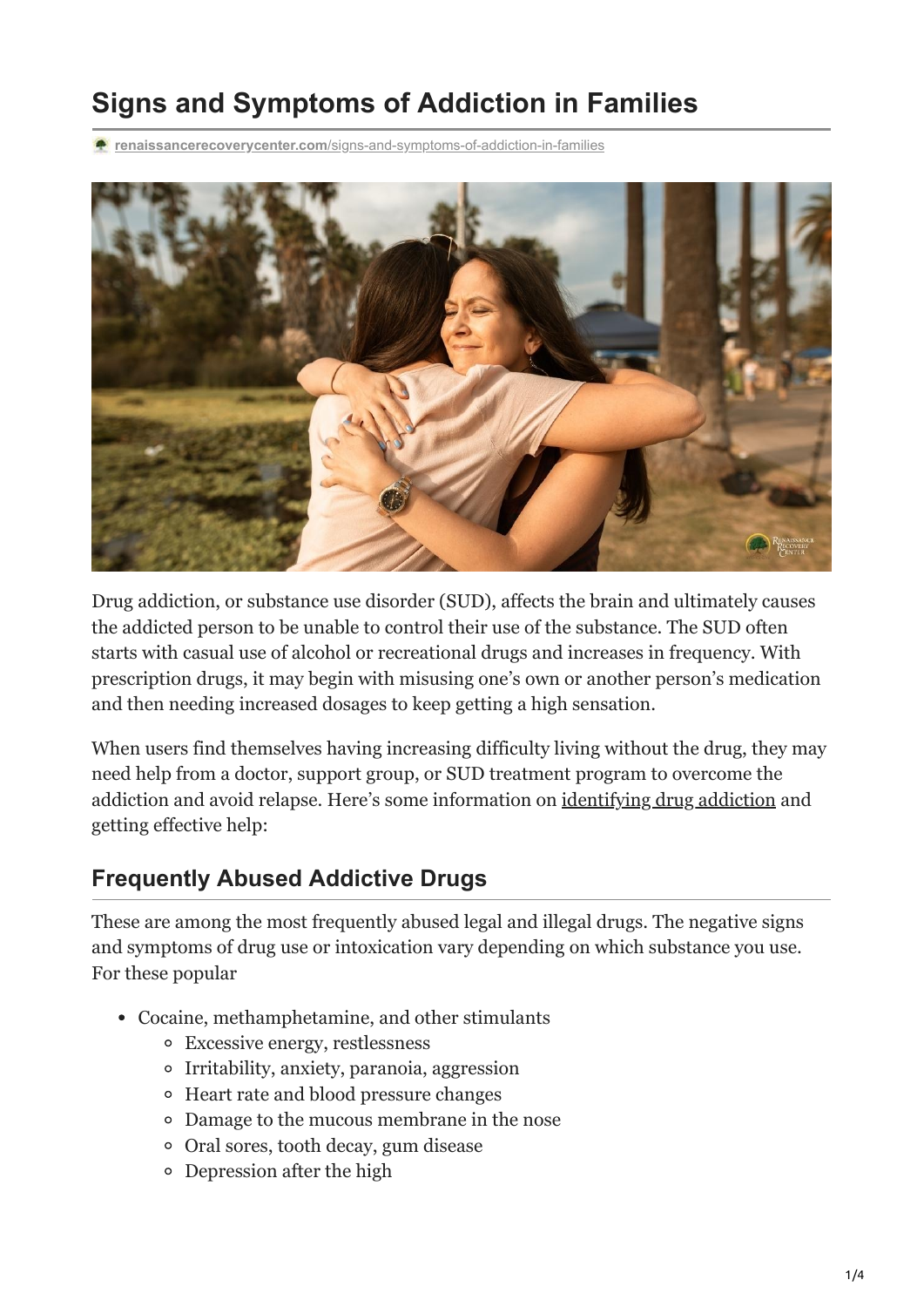- Opioid painkillers
	- Reduced awareness of people and things around you
	- Sense of agitation
	- Attention and memory problems
	- Loss of coordination
	- Feelings of depression
	- Constipation
- Club drugs (MDMA, GHB, and others)
	- Hallucinations
	- Paranoia
	- Muscle cramps
	- Memory issues
	- Partial loss of consciousness
	- Altered heart rate and blood pressure
- Marijuana and other cannabis drugs:
	- Impaired coordination
	- Slowed reaction time
	- Trouble focusing or remembering
	- Anxiety, paranoia
	- Strong food cravings
- Barbiturates, benzodiazepines, and hypnotics:
	- Impaired coordination
	- Falls or accidents
	- Irritability or mood changes
	- Memory problems
	- Dizziness
	- Slowed breathing

#### **Symptoms of Substance Addiction You May Experience**

Some symptoms of drug addiction common to most or all of the above types of frequently abused drugs include these, among others:

- Feeling of need to use the drug routinely
- A need to use increasing amounts of the drug to feel the same effect
- Using the drug over a longer period than originally intended
- Extreme urges to use the drug that make it seem impossible to focus
- Prioritizing obtaining the drug and avoiding running out of it
- Falling behind in job duties and other responsibilities
- Loss of interest in previously favorite recreational activities
- Continuing to take the drug, although you know it's harming you physically and psychologically and your life is deteriorating because of it
- Buying the drug, even when you can't afford it
- Avoiding social activities, preferring to spend time using the drug
- Putting yourself and others at risk while high on the drug, such as driving while under the influence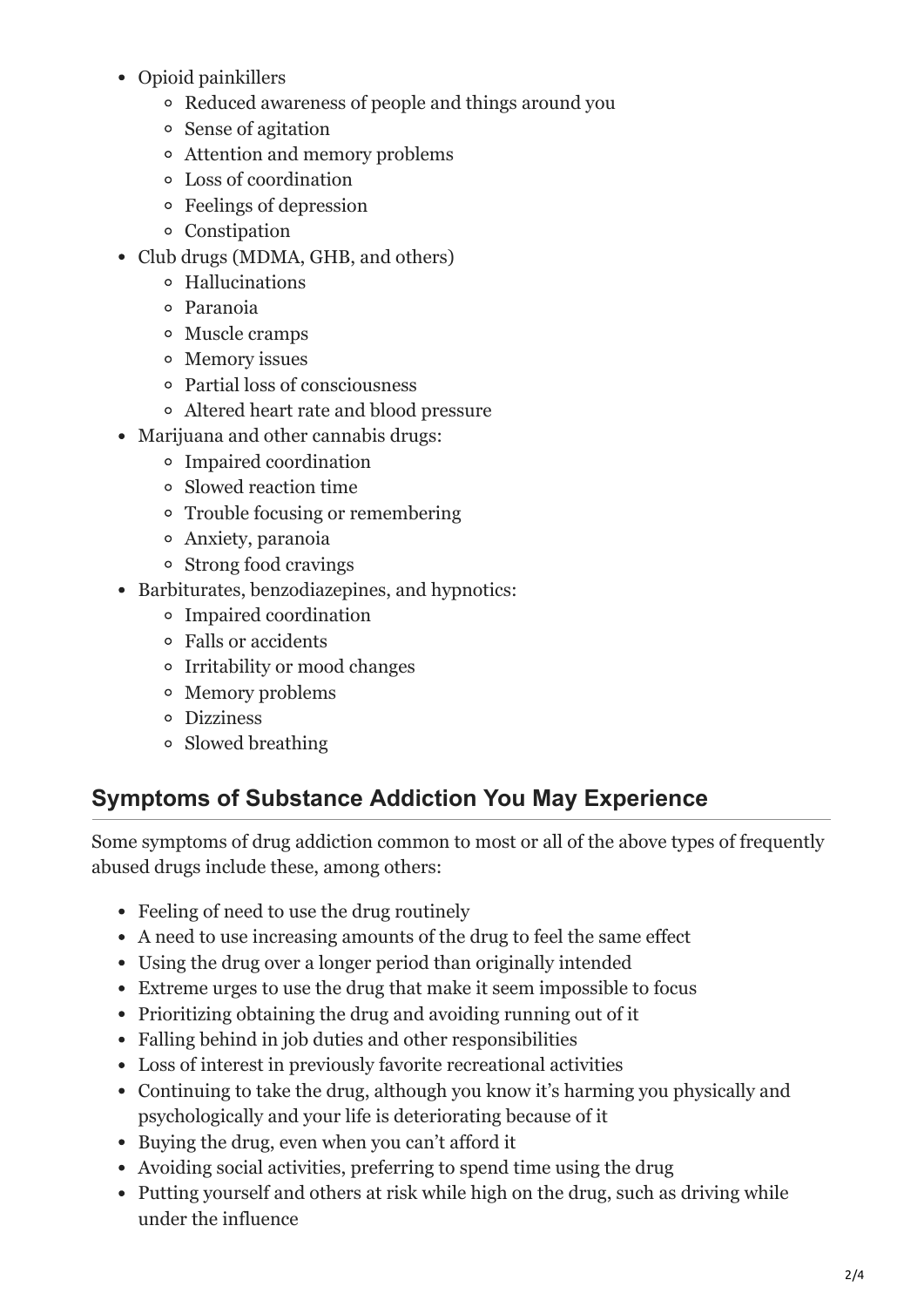- Unsuccessful attempts to stop taking the drug due to intense cravings
- Spending a lot of time trying to obtain the drug, or using the drug, or recovering from its effects
- Behaving in uncharacteristic ways, such as lying, stealing, etc.
- Withdrawal symptoms when trying to quit using the drug

### **Recognizing Signs of Addiction in a Family Member**

It may be easy to confuse normal mood changes and effects of job- or school-related stress, or non-drug-related depression from SUD symptoms. But, if multiple symptoms listed below persist over a prolonged period and worsen, those are potential indicators of a <u>family member with drug addiction</u>. These symptoms should be addressed as soon as possible to get timely, appropriate treatment for your loved one:

- Missing many days at work or school
- Declining performance at work or school
- Deficient energy
- Loss of motivation
- Weight gain or loss
- Increasingly poor grooming habits
- Avoiding telling where they go when with friends
- Extreme behavior changes with friends and family
- Asking to borrow money without any plausible explanation
- Money or items of value are missing or stolen

## **When Should You See an Expert?**

If you cannot control your use of a drug and it's causing difficulties in your life, you should seek help from your doctor, mental health professional, or an addiction treatment program. Getting help as early as possible increases your potential for a more easily sustainable recovery. If you prefer, you can contact a drug addiction hotline for guidance on [how to deal with drug addiction](https://www.renaissancerecoverycenter.com/how-to-manage-your-fear-of-relapse/) and referrals for treatment options in your area.

## **When to Get Emergency Help**

If you or a friend or family member has taken a drug and is exhibiting one of the following conditions, they may have overdosed. You should contact emergency services immediately for medical assistance if you or someone close to you:

- Is having difficulty breathing.
- Is having convulsions or seizures.
- Is partially or fully unconscious.
- Is having chest pain or pressure or other possible heart attack symptoms.
- Is exhibiting any other concerning physical reaction to the drug.
- Is exhibiting any other concerning mental or psychological reaction to the drug.